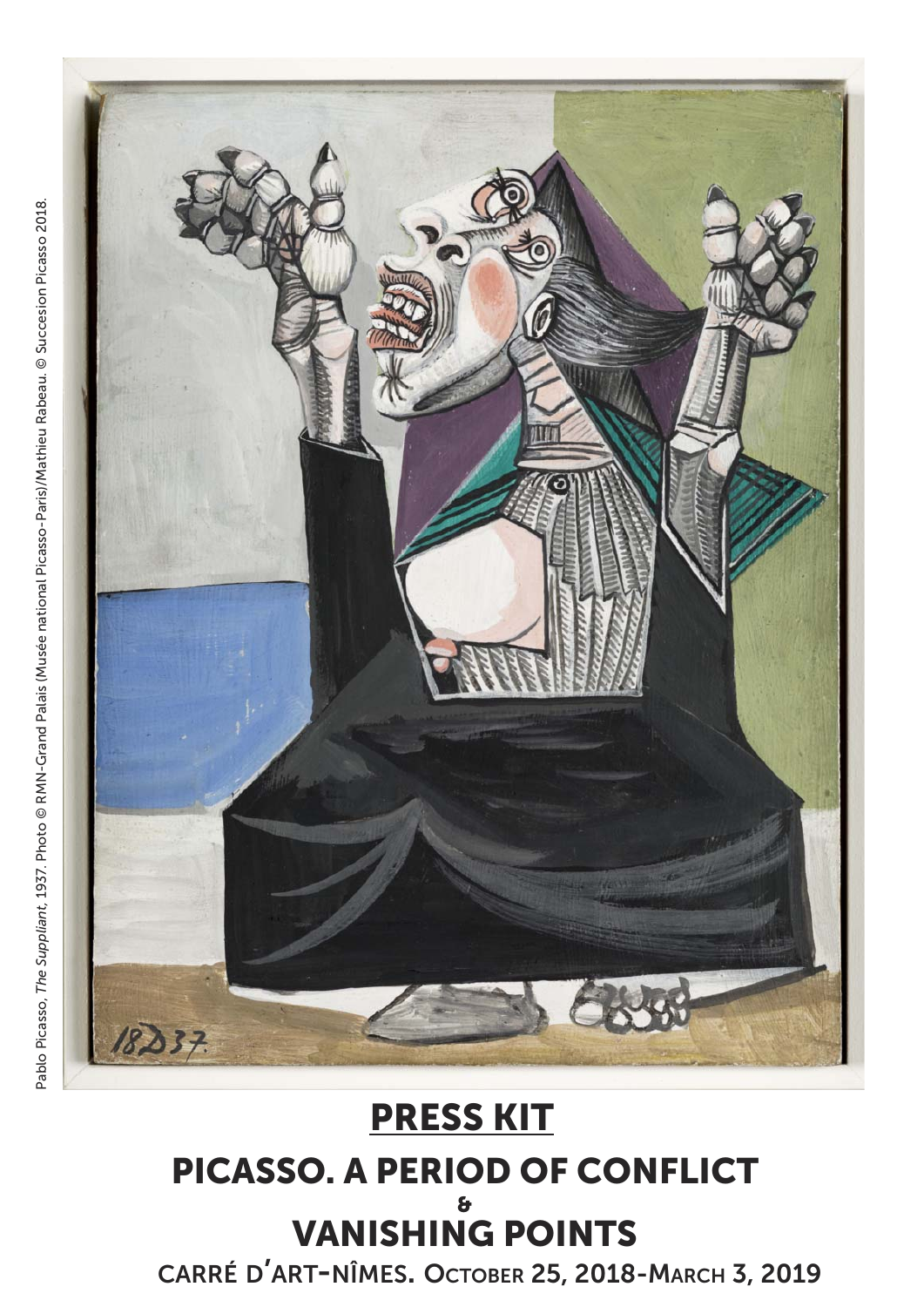

Place de la Maison Carrée. 30000 Nîmes. Téléphone : 04 66 76 35 70. Fax : 04 66 76 35 85 Courriel : info@carreartmusee.com





Musée d'art contemporain de Nîmes

# **PICASSO. A PERIOD OF CONFLICT & VANISHING POINTS**

# **Carré d'Art-Musée d'art contemporain de Nîmes Exhibitions from October 25, 2018 to March 3, 2019 Curator of the exhibitions: Jean-Marc Prevost**

# **Summary**

Foreword

The Picasso-Méditerranée Project

Presentation of the Exhibitions

List of Works Shown

Practical Informations

Upcoming Exhibitions

High resolution visuals and press kits can be uploaded from the Press section of our Website: http://carreartmusee.com/fr/espace-presse/

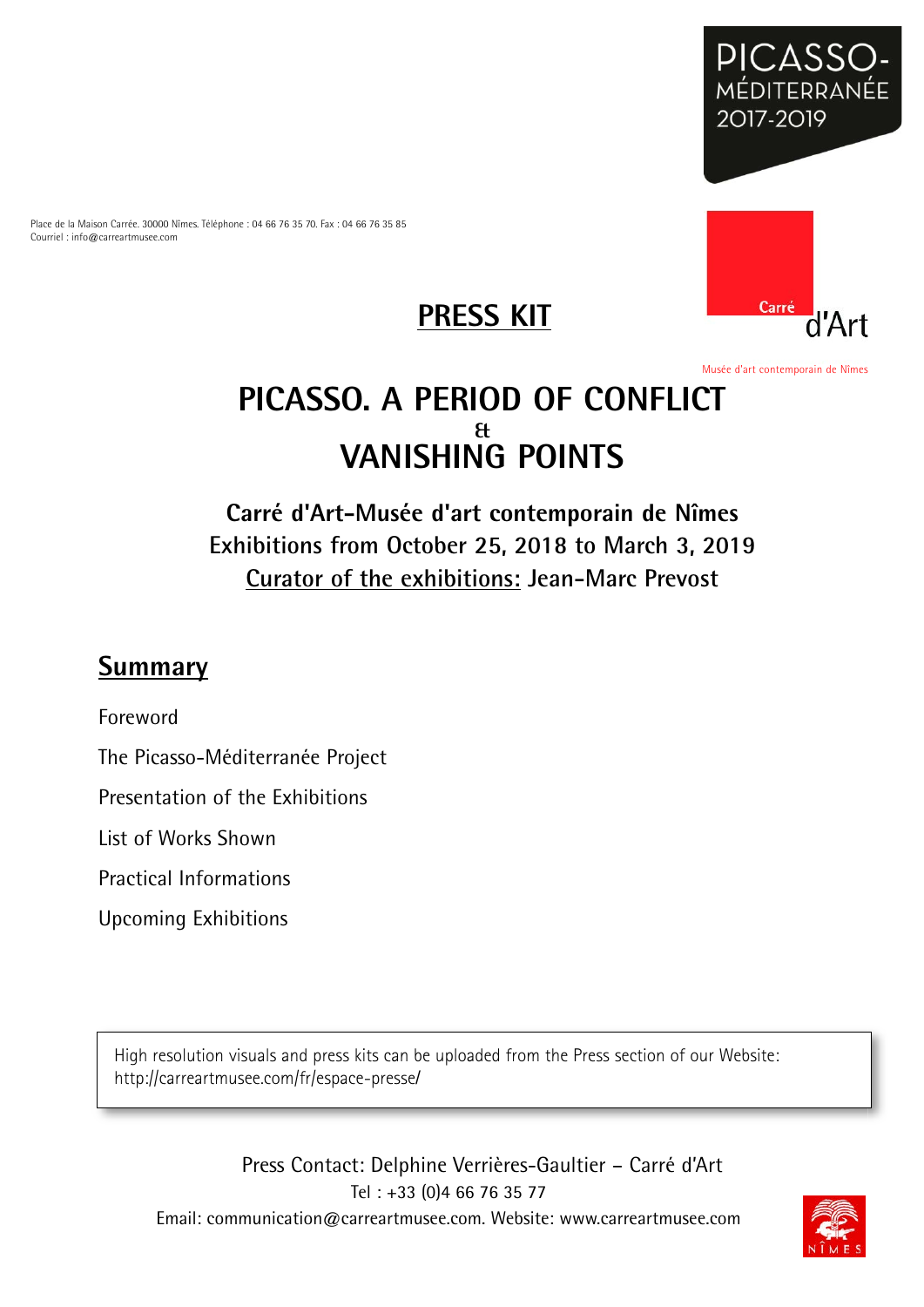





A triad of protagonists constitute an essential framework that lies at the heart of Picasso's oeuvre, most particularly within the world of the corrida, which was vital to him.

Bull. Horse. Torero.

These are the three elements of this "time of conflict" that is the corrida, so often painted, sketched, engraved.

The often generative nobility, bravery, and savagery of the Minotaur that was Pablo; the incarnation of the cry of the equid; a gored torero, bearer of light, of art, of death.

As an epicenter of the tauromachian world, it was only natural that Nimes be a pivotal location for Picasso-Méditerranée.

We wish to express our heartfelt gratitude to Monsieur Laurent Lebon for his consent to a generous loan of exceptional works to the Carré d'Art, thus endowing our contemporary museum of art with unprecedented scope on this occasion.

While *Guernica* expresses the height of the Picasso trinity, many of its components are shown here, notably the Weeping Woman series in which The Suppliant expresses the culmination of visceral suffering.

It is also of note that the works shown were all created during the Second World War, with the exception of *Massacre in Korea* (an extension and closure (?) of this planetary conflict), and *War and Peace,* before the advent of *Le Visage de la Paix ("The Face of Peace")*, all too often, right up until the present day, bathed in tears.

As testament, we offer the research of four artists who have lived through the terrible cruelty of the conflicts of our times; their "vanishing points" evoke those ever shifting and all too deadly front lines, as well as their all too uncertain outcomes.

Picasso's works on war have established the artist as both a conveyor of irrepressible emotions and an inspiration for what artists today wish to express about the madness of pursuing chaos, that continues to this day.

Jean-Paul Fournier Mayor of Nîmes

Daniel J. Valade Deputy Mayor, Cultural Delegate President of Carré d'Art Museum of Contemporary Art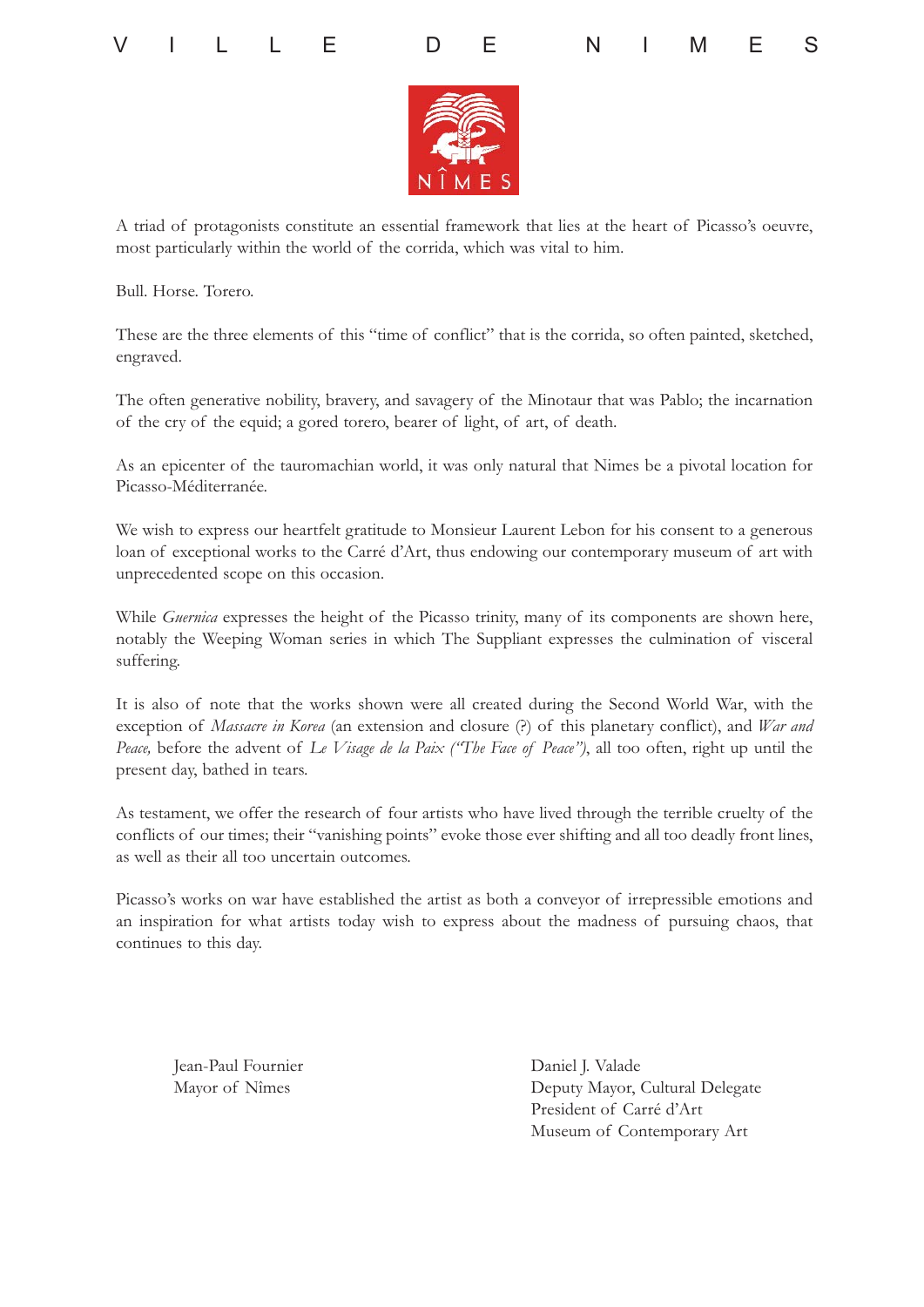**PICASSO-**<br>MÉDITERRANÉE

2017-2019



**La Flûte de Pan, Pablo Picasso, 1923, Antibes, huile sur toile, 205 x 174 cm, Dation Pablo Picasso, 1979, MP79, Musée national Picasso-Paris © RMN-Grand Palais (Musée national Picasso-Paris) / Jean-Gilles Berizzi © Succession Picasso 2017**

#### *Picasso-Méditerranée***, an Initiative of the Musée National Picasso-Paris**

The objective at the heart of the project *Picasso-Méditerranée* is to highlight the richness of the links that bind Picasso to the Mediterranean in the broadest sense by creating a dynamic, multiform and multidisciplinary cultural program extending from 2017 to 2019. This event is defined first and foremost mantal separate programmant and an academic project of a contemporary dimension that is also linked both as a series of exhibitions and an academic project of a contemporary dimension that is also linked both to the national heritage. The individual identity of each institution is fully respected. The aim is to create a synergy in order for each one to develop their own project in their own particular manner, even as they maintain a process that is federative.

Upon the initiative of the Musée National Picasso-Paris, this journey through the works of the artist and in the places that inspired him provides a novel cultural experience that seeks to strengthen the links between all the shores of the Mediterranean.

Over forty exhibitions are already in the works. From the monographic and thematic to a dialogue with contemporaries of Picasso or artists today, the exhibitions may focus on a technique, a period, a space where he lived or created, all the events offer a singular, renewed approach to Picasso's oeuvre as seen through a Mediterranean prism. thématiques, en dialogue avec des contemporains des contemporains d'aujourd'hui, en dialogue avec d'aujourd'hu<br>Disportem

> Today, the network comprises around sixty institutions in nine countries, all coordinated through shared media and public relations, notably through a label, a graphic charter and an internet site. Steering committees are organized regularly and the events will culminate in a series of research seminars in prestigious locations.

> giodo localiono.<br>This season Picasso is the subject of a digital publication, which will be followed up by a publication on paper. charte graphique et d'un site internet. Des controls de proprietations de partie de partie de partie de partie<br>Les controls de partie de partie de partie de partie de partie de partie de partie de partie de partie de part

> Event information can be found on www.picasso-mediterranee.org Facebook: https://www.facebook.com/picassomediterranee/ Contact: picasso-mediterranee@museepicassoparis.fr

This exhibition was created **comediters** and was substantially converted to the surface of the surface of the surface of the surface of the surface of the surface of the surface of the surface of the surface of the surface with the exceptional support of  $\hspace{0.1mm}$ the Musée National Picasso, Paris

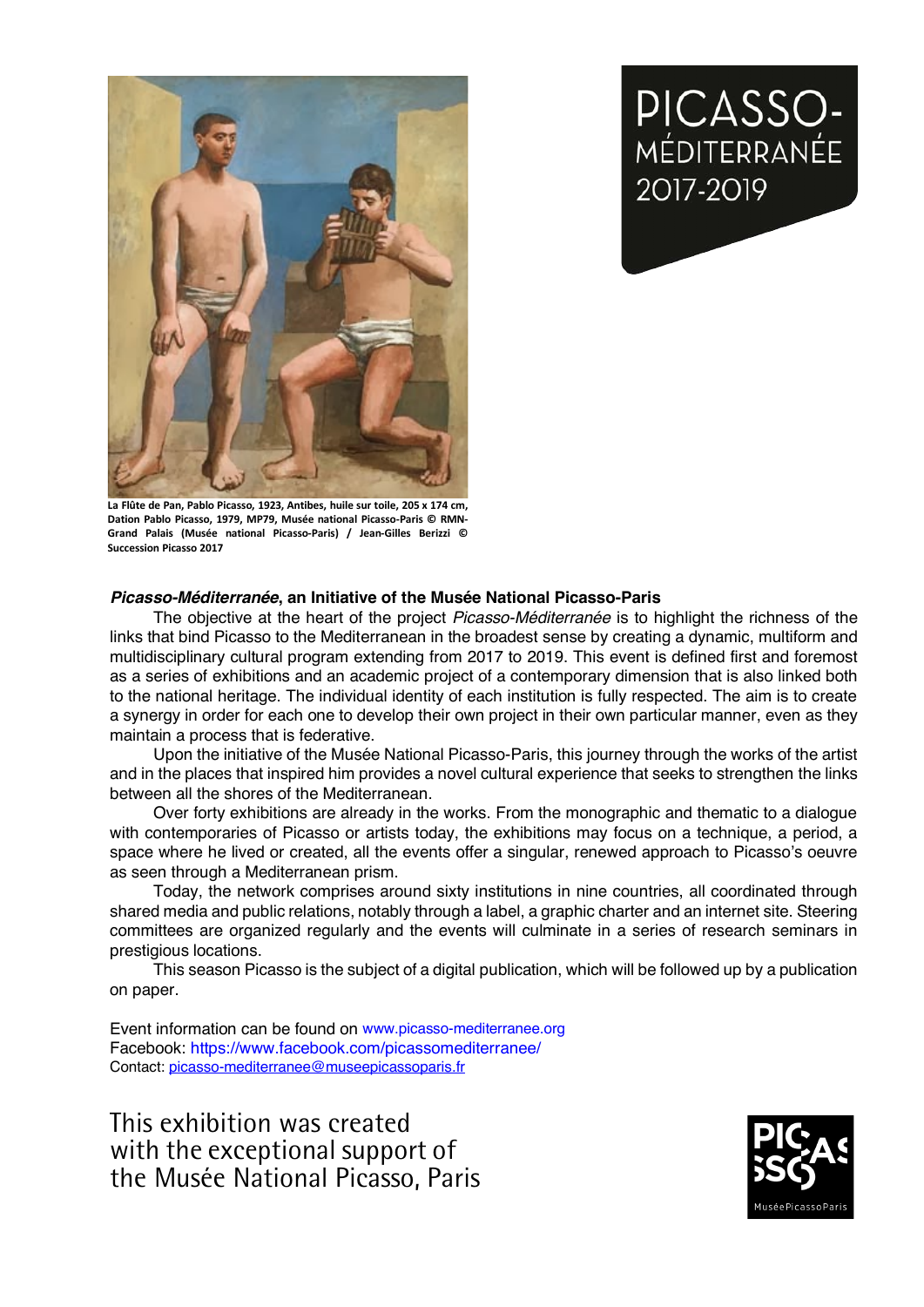# PRESENTATION OF THE EXHIBITION PICASSO. A PERIOD OF CONFLICTS Picasso-Méditerranée: an initiative of theu Musée national Picasso-Paris

*Picasso-Méditerranée* is an international cultural event which will unfold from 2017 to 2019. Over seventy institutions have come together to create a program based upon the "resolutely Mediterranean" oeuvre of Pablo Picasso. Upon the initiative of the Musée Picasso in Paris, this exploration of the artist's works, situated in the places that inspired him, offers a new cultural experience whose goal is to strengthen the ties between all the shores of the Mediterranean.

For the exhibition at the Carré d'Art, the Musée Picasso has consented to an exceptional loan of thirty-nine works. The choice for the Carré d'Art fell upon the creations of Picasso during the agitated political period of the Second World War through to his remarkable 1951 painting, *Massacre in Korea.*  Ever since 1937, with the creation of *Guernica*, Picasso experienced a period of political commitment during which he lost all hope of seeing a free Spain. These troubled times were reflected in most of the subjects – portraits, still lifes, landscapes – which he treated over the course of these years. Violence is brilliantly portrayed in *The Suppliant* (1937), as well as in the many portraits of Dora Maar, in which it plays a vital role. It is also present in the Weeping Woman series and *Cat Catching a Bird.*

In *Guernica*, as during the Second World War, beauty and monstrosity could easily be found side by side in the same work. They are the symptoms of the intense emotions of the artist who was all too conscious of the tragedy and fragility of those close to him. The domestic space, which replaces the battlefield, becomes the theatre of unceasing conflicts in a game of love and hate. Deconstruction and spatial uncertainty distance it from Cubist explorations done in the name of a certain objectivity in order to incarnate the reflection of the torments of individuals faced with the chaos of the world. The representations of women weeping in which tears radically transform the face became a subject of study to the point of obsession, carrying the emotional dimension of the work to its height.

This exhibition also proposes the creation of a dialogue between Picasso's work and that of contemporary artists. There is, on the one hand, in the very heart of the space dedicated to Picasso, the work of artists that provide perspectives on his oeuvre. Also, in parallel, the exhibition *Lignes de Fuite (Vanishing Points)* presents artists of different backgrounds who are directly concerned by the conflicts in the Middle East and Eastern Europe.





The Suppliant, 1937 **Portrait of Dora Maar, 1937**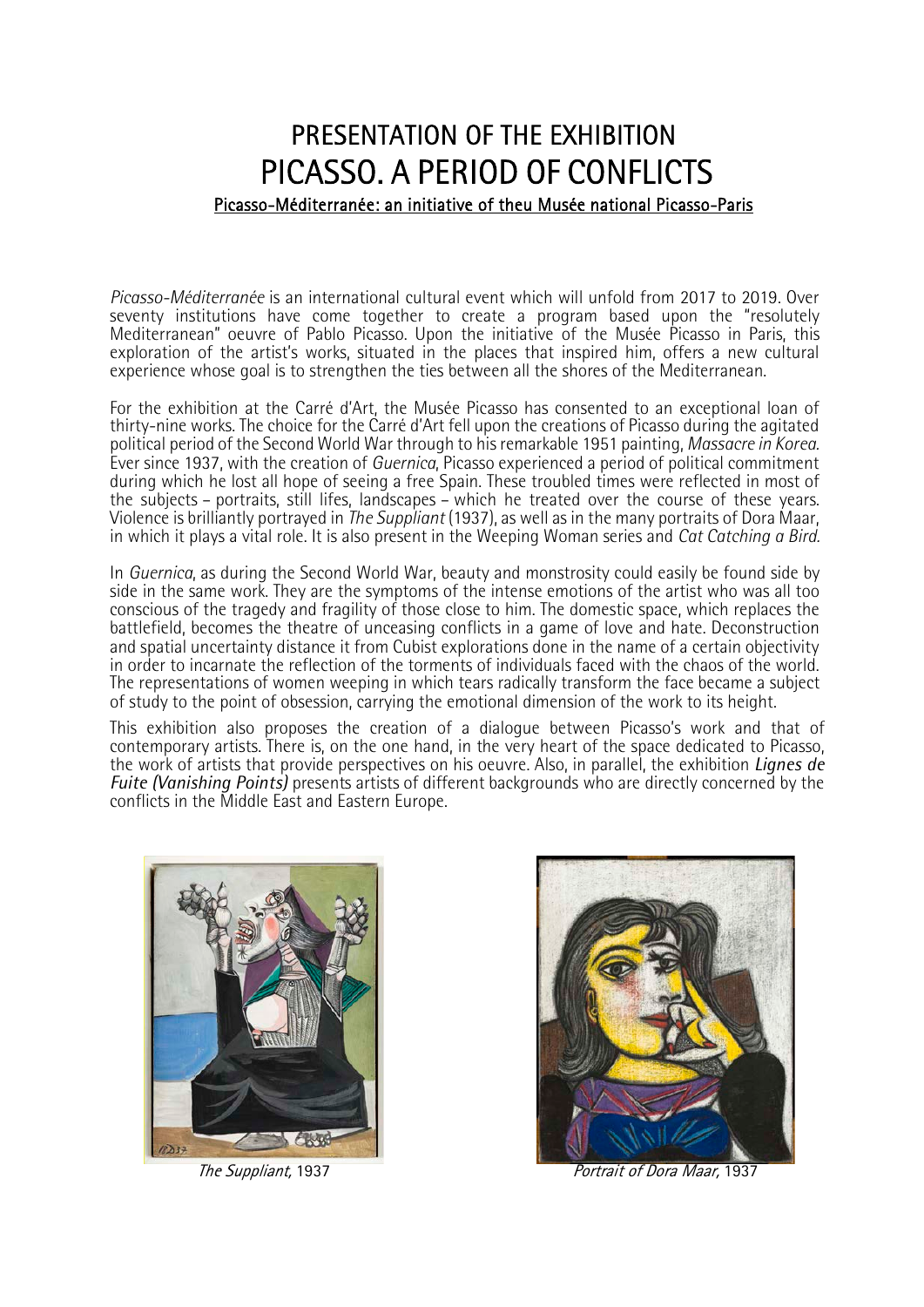





Cat Catching a Bird, 1939 **Bull's Head, 1942** Head of *Smiling Woman*, 1943



Massacre in Korea, 1951

© Succession Picasso 2018

*Guernica* will be evoked with the film by the 1950 film by Alain Resnais, and also a set of drawings by Brazilian artist Gabriel Borba Filho which have never been shown. For the 1977 Paris Biennale, Borba Filho had designed a set of structures/chairs to hold the suffering human bodies that fall in the painting of Guernica, making a reference to Spanish history but also providing some Brazilian political context.

At the end of the visit one comes upon Rineke Dijkstra's video installation *I See a Woman Crying.* The installation was created out of three separate screenings that describe the reactions of nine adolescents to *Woman Crying,* a portrait of Dora Maar painted by Picasso in 1937, from three different angles. Taking as inspiration the ritual of school field trips to the museum, the artist recorded the flow of words and emotions generated by this young audience. During the twelve minutes that the video lasts, the portrait, which is out of the field of vision, only exists through their voices and faces.



GABRIEL BORBA FILHO, *Pequeno Mobiliario Brasileiro,* ("Little Brazilian Furnishings"), 1977



RINEKE DIJKSTRA, I see a Woman Crying, 2009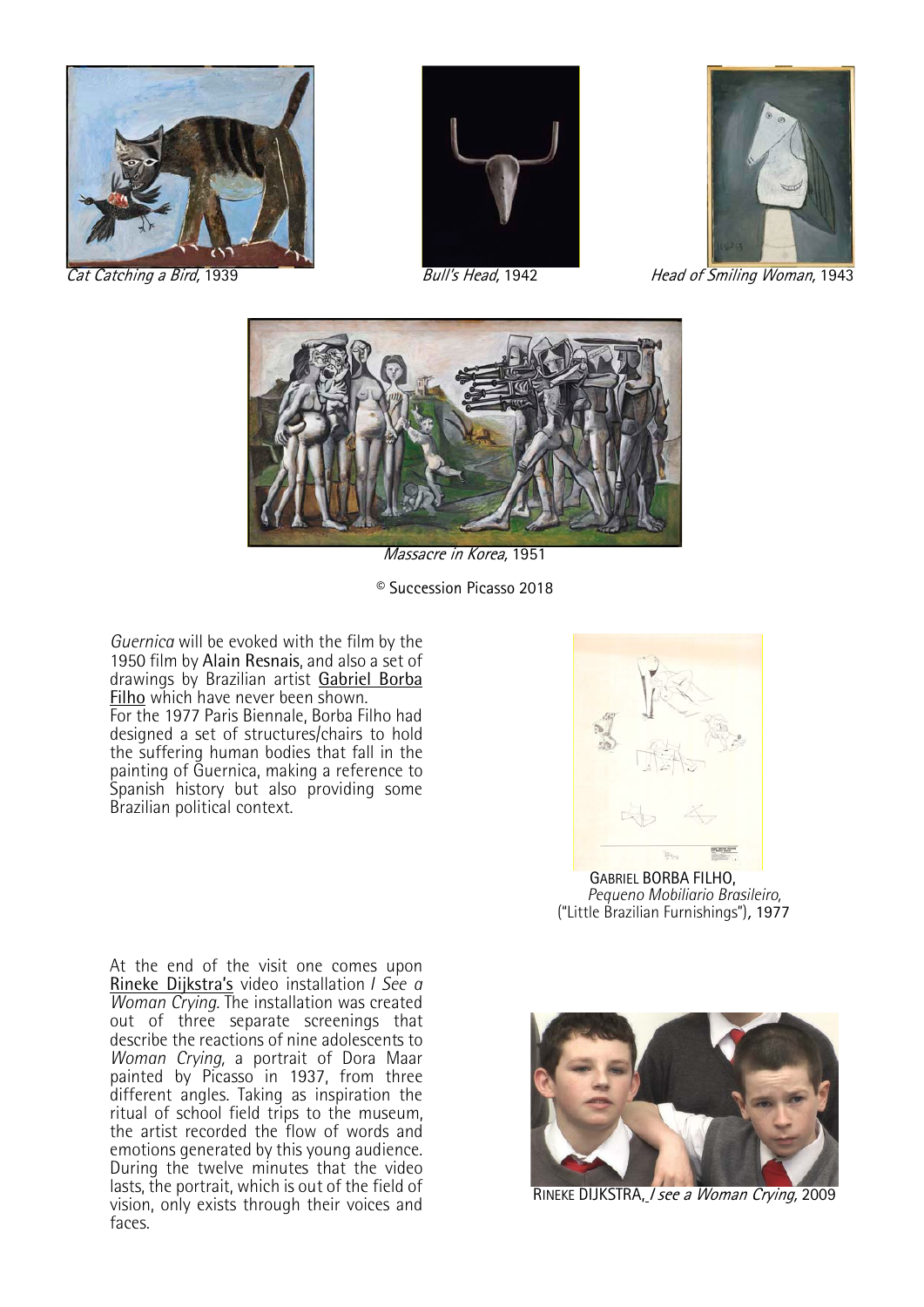# **LIST OF EXHIBITED WORKS PICASSO. A PERIOD OF CONFLICTS**

#### Pablo Picasso

All works Musée national Picasso-Paris

- *Pleureuse,* 1937, Paris, plaster, 9,5 x 8 x 3,5 cm. Donated in 1979. Inv. : MP317.
- -La Femme qui pleure II, July 1, 1937, Paris, print, dry point and aquatint on copper.  $2^{nd}$ . Proof printed on Montval laid paper, printed by Lacourière, 76,3 x 56,7 cm. Donated in 1979. Inv. : MP2742.
- La Femme qui pleure III, July 1, 1937, Paris, print, dry point and aquatint on copper. 3rd. Épreuve d'essai sur papier vergé de Montval filigrané d'un motif de nu féminin dans une draperie, tirée par Lacourière, 78,3 x 57,5 cm. Donated in 1979. Inv. : MP2743.
- -La Femme qui pleure VII, July 1, 1937, Paris, print, dry point and aquatint on copper. Vième état. Épreuve sur papier vergé de Montaval filigrané "M/FRANCE", tirée par Lacourière, numérotée "9/15", signée 77,5 x 56,9 cm. Donated en 1979. Inv. : MP2748.
- Portrait de Dora Maar, 1er october 1937, Paris, oil and pastel on cavas, 55 x 45,5 cm. Donated in 1979. Inv. : MP164.
- Le Combat dans l'arène, October 10, 1937, Paris, print, dry point on copper. Épreuve sur papier vergé de Montval filigrané d'un motif de nu féminin dans une draperie, tirée par Lacourière, 45,8 x 57 cm. Donated in 1979. Inv. : MP2761.
- La Femme qui pleure, 18 october 1937, Paris, oil on canvas, 55,3 x 46,3 cm. Donated in 1979. Inv. : MP165.
- Femme qui pleure devant un mur, October 22, 1937, Paris, print, aquatinte au sucre, pointe sèche et grattoir sur cuivre. IIème état. Épreuve d'essai sur papier japon teinté, tirée par Crommelynck vers 1968, 50,5 x 36,6 cm. Donated in 1990. Inv. : MP1990-121.
- La Suppliante, 18 december 1937, Paris, gouache on wood, 24 x 18,5 cm. Donated in 1979. Inv. : MP168.
- Baigneuses au crabe, July 10, 1938, Mougins, ink drawing, India ink, blue gray ink. wash of watercolor and white gouache and petals rubbed on vellum watercolor paper, 36.5 x 50.5 cm. Donated in 1979. Inv.: MP1207.
- -Femme, chat sur une chaise et enfant sous la chaise, August 5, 1938, ink drawing, India ink on vellum watercolor paper, 45 x 67,7 cm. Donated in 1979. Inv. : MP1209.
- La Crucifixion, August 21, 1938, Mougins, ink drawing, India ink on vellum watercolor paper, 44,2 x 67,1 cm. Donated in 1979. Inv. : MP1210.
- -Buste de femme à la chaise, Octobre 18, 1938, Paris, print, dry point and aquatint on copper.. IXème état. Épreuve sur bande de chine avec dégradé de couleurs appliquée sur papier vergé de Montval, tirée par Lacourière, 34 x 22,6 cm. Donated in 1979. Inv. : MP2785.
- -Chat saisissant un oiseau, 22 april 1939, Paris, oil on canvas, 81 x 100 cm. Donated in 1979. Inv. : MP178.
- *Buste de femme au chapeau rayé*, June 3, 1939, Paris, distemper painting on hessian, 81 x 54 cm. Donated in 1979. Inv.: MP180.
- Tête de femme, 4 october 1939, Royan, oil on canvas, 65,5 x 54,5 cm. Donated in 1979. Inv. : MP182.
- -Tête de mouton écorché, 4 october 1939, Royan, oil on canvas, 50 x 61 cm. Donated in 1990. Inv. : MP1990-20. On loan at Musée des Beaux-Arts de Lyon.
- -Tête de femme, 10 june 1940, Royan, oil on paper on dessin vergé, 64 x 46 cm. Donated in 1979. Inv. : MP1228.
- -Tête de taureau, printemps 1942, Spring 1942, Paris, original elements: saddle and pennant (leather and metal), 33.5 x 43.5 x 19 cm. Donated in 1979. Inv.: MP330.
- - Étude pour "L'Homme au mouton", July 15, 1942, Paris, graphite pencil on laid paper, 33.4 x 21.8 cm. Donated in 1979. Inv.: MP1286.
- - Étude pour "L'Homme au mouton", July 16, 1942, Paris, ink drawinw, India ink on paper, 33,5 x 21,5 cm. Donated in 1979. Inv. : MP1289.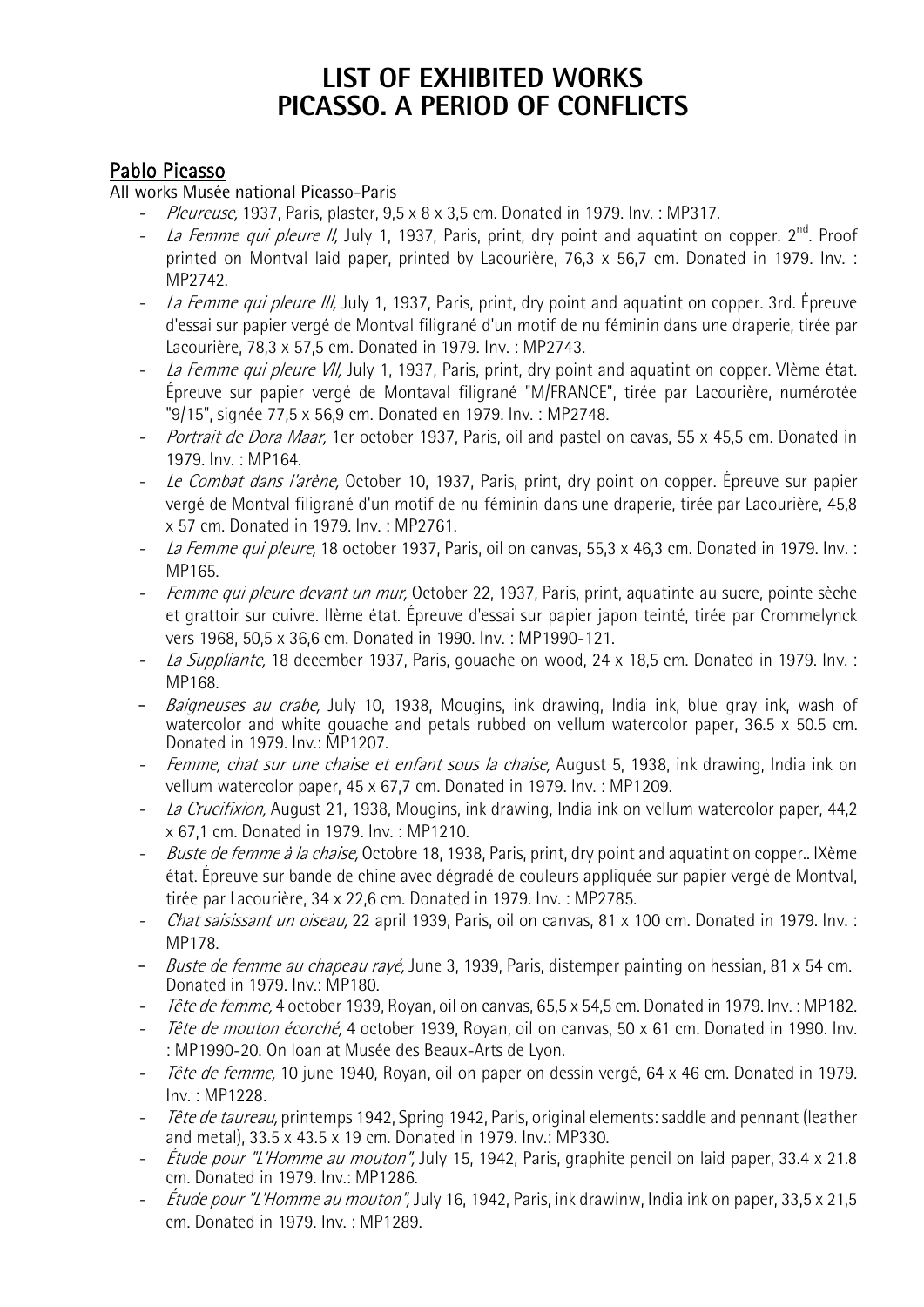- -Pigeon, December 4, 1942, Paris, India ink wash and gouache on vellum drawing paper, 64,8 x 46 cm. Donated in 1979. Inv. : MP1308.
- -Pigeons, December 4, 1942, Paris, India ink wash and gouache on vellum drawing paper, , 65 x 46 cm. Donated in 1979. Inv. : MP1309.
- -Tête de mort, 1943, Paris, bronze and copper, 25 x 21 x 31 cm. Donated in 1979. Inv. : MP326.
- -Tête de chien, 1943, Paris, torn, burned and crumpled paper, 5,2 x 12,9 cm. Purchase through preemption in 1998. Inv. : MP1998-3.
- -Tête de chien, 1943, Paris, torn, burned and crumpled paper, 4.2 x 6.8 cm. Purchase through preemption in 1998. Inv. : MP1998-4.
- -Tête de chien, 1943, Paris, torn, burned and crumpled paper, 19,2 x 5,2 cm. Purchase through preemption in 1998. Inv. : MP1998-6.
- -Griffe, 1943, Paris, torn, burned and crumpled paper, 26 x 18,8 cm. Purchase through pre-emption in 1998. Inv. : MP1998-20.
- Femme au chapeau, March 30, 1943, Paris, India ink wash and gouache on vellum drawing paper, 66 x 50.5 cm. Donation in 1979. Inv.: MP1320.
- -Tête de femme, 3 june 1943, Paris, oil on paper, 66 x 50.5 cm. Donated in 1979. Inv. : MP1325.
- -Grand Nu couché, 28 june 1943, Paris, oil on canvas, 130 x 195,3 cm. Donated in 1979. Inv. : MP191.
- -Tête de femme souriante, 10 august 1943, Paris, oil on canvas, 82 x 59,5 cm. Donated in 1990. Inv. : MP1990-21. On loan at Musée Cantini de Marseille.
- *Buste de femme au chapeau bleu*, 7 march 1944, Paris, oil on canvas, 92 x 60,2 cm. Donated in 1979. Inv. : MP193.
- Pichet et squelette, 18 february 1945, Paris, oil on canvas, 73 x 92,2 cm. Donated in 1979. Inv. : MP194.
- Massacre en Corée, 18 jauary 1951, Vallauris, oil on wood, 110 x 210 cm. Donated in 1979. Inv. : MP203.
- Guerre et Paix, October 5, 1951, Vallauris, ink drawing and India ink on paper, 50,5 x 65,5 cm. Donated in 1979. Inv. : MP1405.
- -Le Visage de la Paix, 1951, Vallauris, graphite pencil on a partly erased sketch done on vellum drawing paper, 50.5 x 65.5 cm. Donation in 1979. Inv.: MP1416.

#### Rineke Dijkstra

- *I See a Woman Crying*, 2009, video installation, sound, 12'. Courtesy of the artist & Marian Goodman Gallery (New York, Paris, London).

#### Gabriel Borba Filho

-Petit Mobilier Brésilien (Biennale de Paris), 1977, six panels (drawings: pencil and ink on vegetal paper), 100 x 84 cm chaque. Courtesy of the artist & Galeria PM8.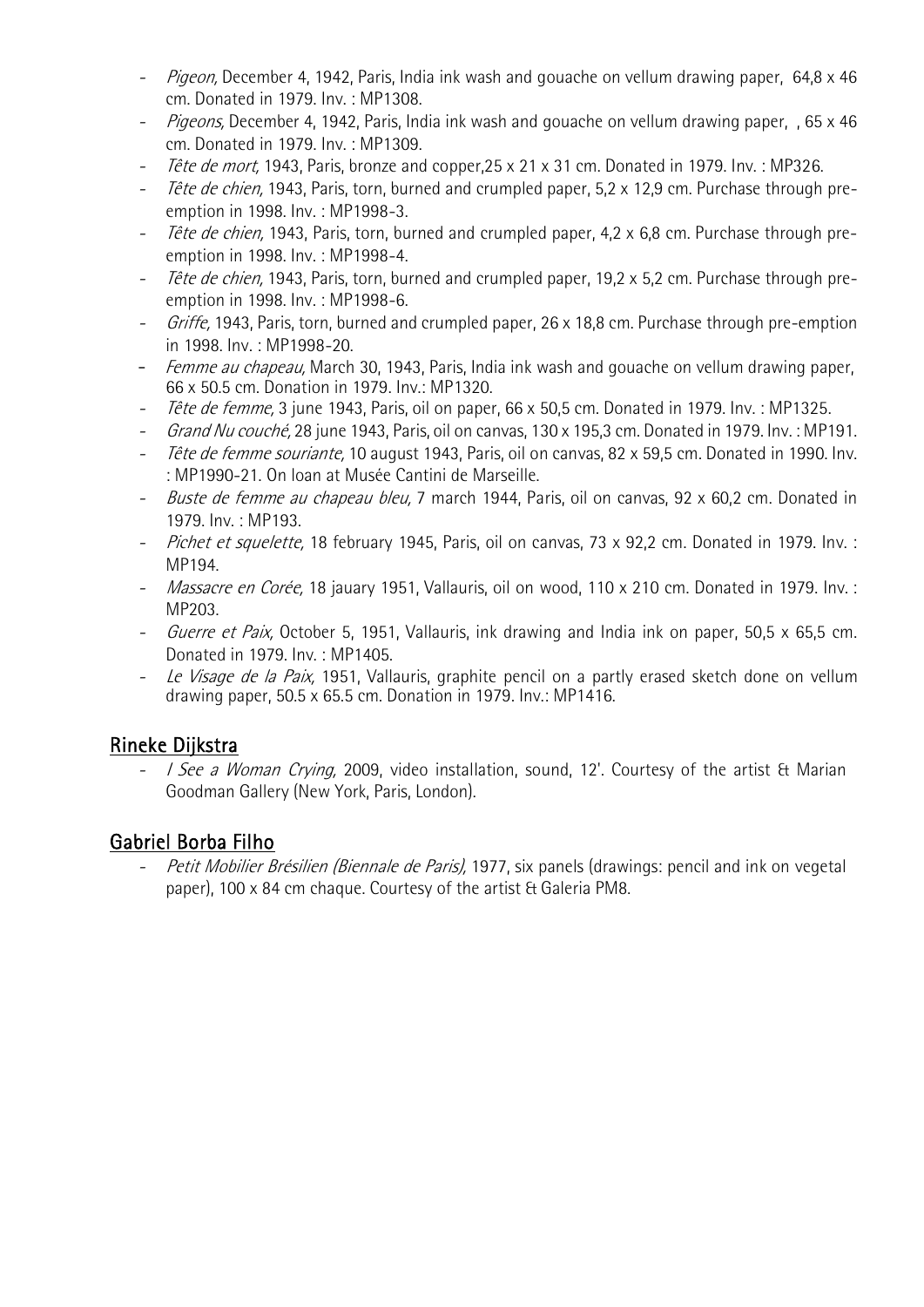# **PRESENTATION OF THE EXHIBITION VANISHING POINTS**

As a complement to the exhibition *Picasso: a Period of Conflict,* this exhibit presents four artists who, like Picasso during his lifetime, have responded to the urgency of the conflicts that raged during their lifetimes. They hail from the Middle East or Eastern Europe but three of them live in Europe. The idea of vanishing points evokes not just a sense of movement but also the transitory. It's an open trajectory even if it is only rarely straight and rectilinear. Beyond the sense of urgency, sometimes vital, implied by the term *fuite* ("vanishing"), *Lignes de Fuite* refers to the necessity of escaping a given situation but also the possibilities that can result from it.

Khalil Rabah was born in 1961 in Palestine. In 1991 he created the Riwaq Biennale to preserve a Palestinian collective memory. Since 1995, he has been working on the Palestinian Museum of Natural History and Humankind Project. This imaginary, utopian museum provides a means of questioning the ways in which society constructs history. It confronts us with the paradox of a national museum that is not predicated upon the existence of an actual state. The Anthology Department is a section of this museum where one can find the Acampamento Villa Nova Palestina (Camp of the Village of New Palestine), a reference to the *favela* (slum) in Sao Paulo, Brazil, baptized "New Palestine" by its inhabitants. The condition of the camp is not intrinsically Palestinian but rather a set of conditions shared by an enormous number of individuals throughout the world. The cutout human figures are both present and absent. They tend to become invisible despite the debates regarding them, in a camp that is at once a place of refuge and a space in search of humanity.



Acampamento Vila Nova Palestina, 2017, detail, oil on canvas, 4 parts, 200 x 300 cm each.

Mounira Al Solh was born in Lebanon in 1978 to a Lebanese father and a Syrian mother. Today, she divides her life between Amsterdam and Beirut. For several years, she has been collecting stories and personal experiences related to the political and humanitarian crises in Syria, and more extensively, in the Middle East. In 2011, she began a series of drawings<br>that document her meetings and document conversations with Syrian refugees in exile in Lebanon and various other European countries. The oral stories that she gathered are a far cry from those heard in administrative interviews or police interrogations. The drawings are made on the yellow paper generally used by the administrative branch of immigration services. These personal stories inspired a series of embroidery pieces that constitute a collective history. These conversations incited her to write a few phrases that attempt to get as close as possible to the subject of each embroidery. Her method is not that of an

historian but rather constitutes the creation of an intimate space of listening and dialogue. Embroidery implies a certain relationship with time and is a far cry from more mechanical media such as photography and documentary video.



Habess/Suhab, 2017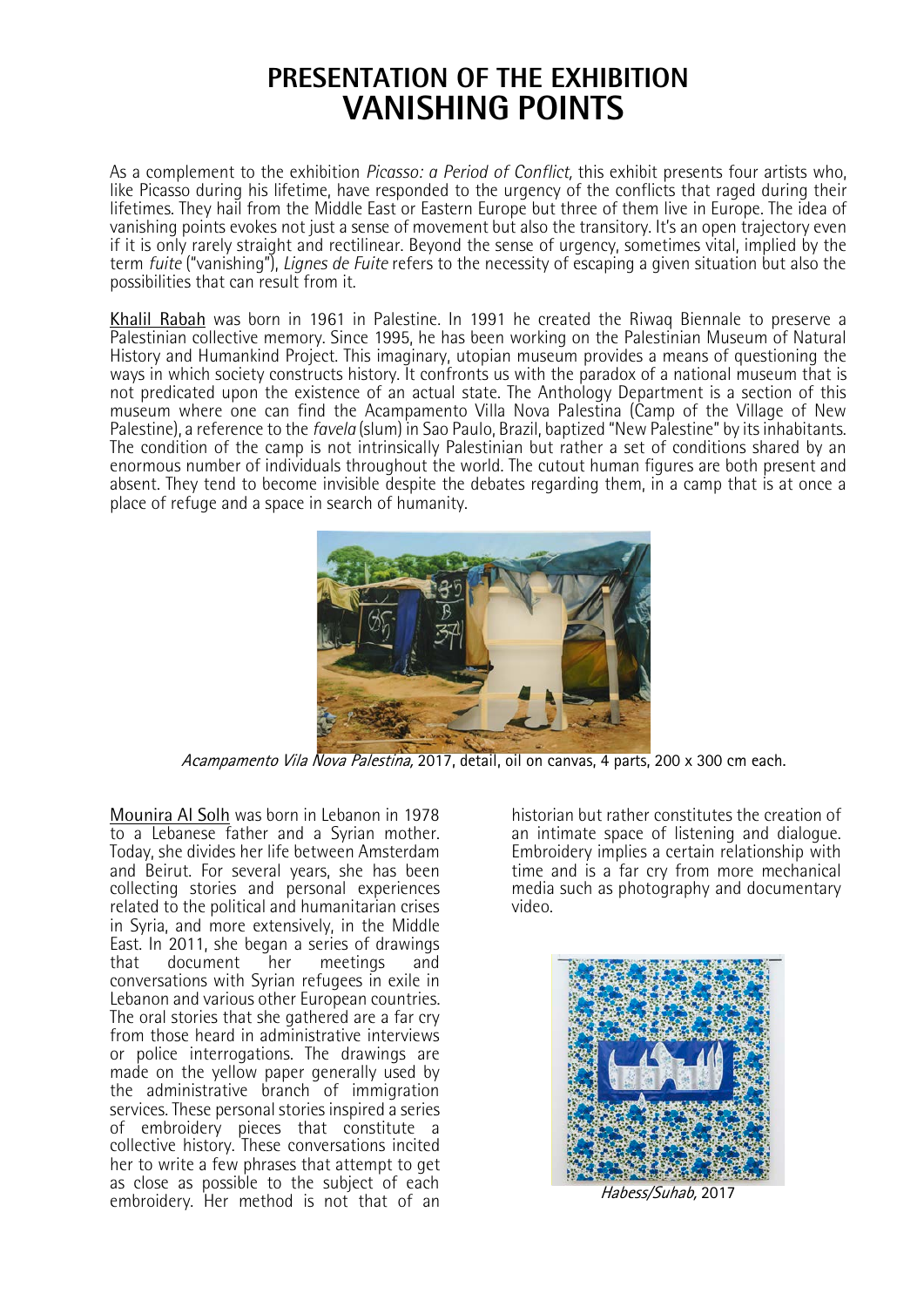**Ibro Hasanovic** was born in 1981 in Ljubovija in the former Yugoslavia and currently resides in Brussels. He is interested in geopolitical changes and their consequences in the former Yugoslavia by evoking both a collective and an individual memory. He is interested in micro-events, focusing first and foremost on the experience of individuals. *Note on Multitude* was filmed in Prisitina in Kosovo as a compact and anxious crowd gathers. You can perceive the emotion of families at the moment of their separation, as some embark on a bus for a destination unknown to them. The bodies of men, women and children brush against one another and, finally, separate.



Note on Multitude, 2015

Adrian Paci was born in 1969 in Albania and currently lives in Italy. *The Procession* is the result of the work he recently did on the funerals of Communist dictators of different nationalities at different periods. The artist assembled fragments of video footage taken from official state archives and televised reportage. The images, isolated from their historical context, pass into another temporal dimension where other narrations can be constructed. With regard to current events, these paintings reveal an echo of the corteges of refugees who have traversed parts of Europe. This is a subject close to his heart since he himself left Albania with his family to take refuge in Italy. Humanity occupies a central space in his work – both the individual in isolation and as implicated in a social ritual or geopolitical events that transcend them.



The Procession, 2016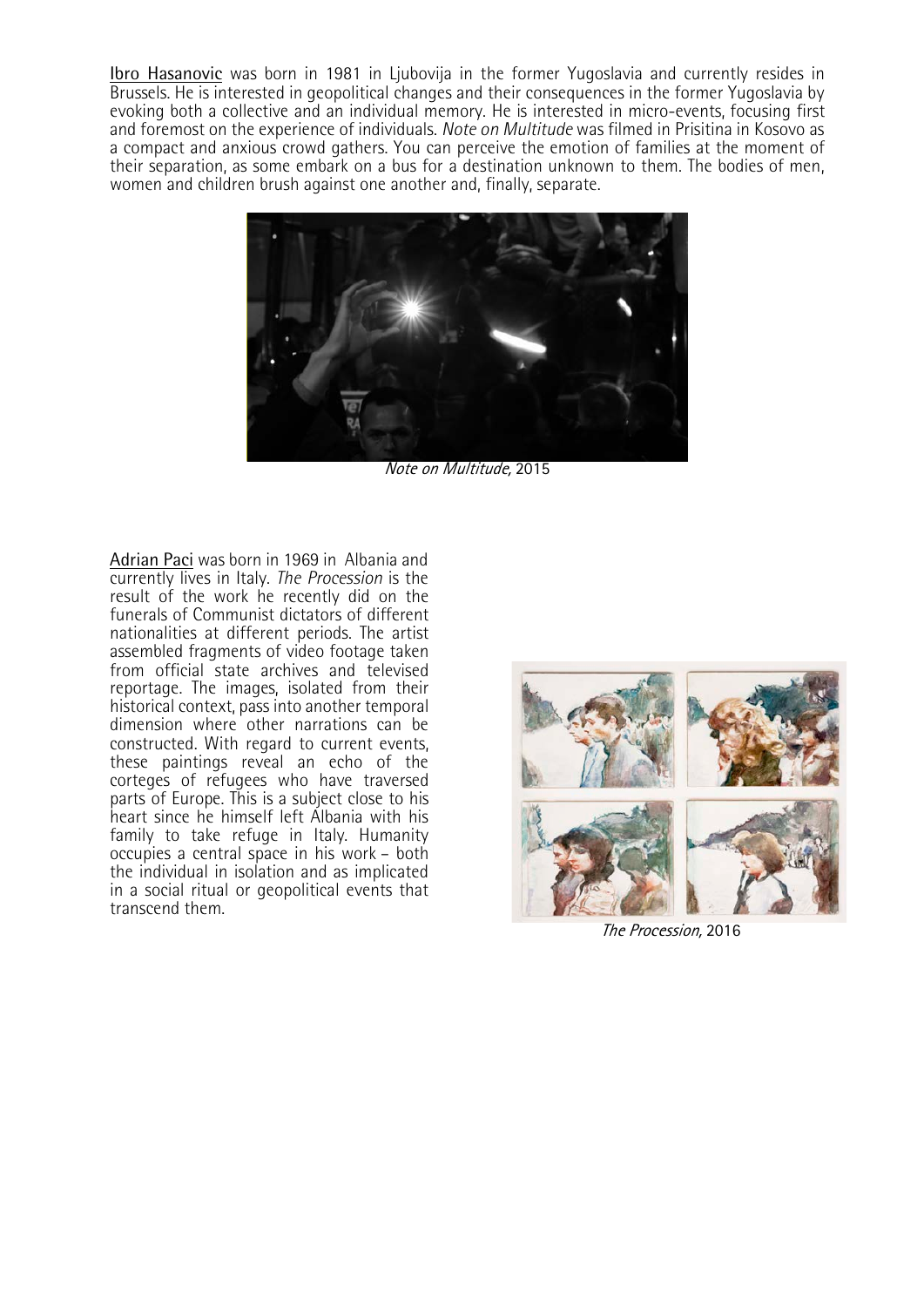# **LIST OF EXHIBITED WORKS LIGNES DE FUITE**

### Khalil Rabah

- Acampamento Vila Nova Palestina, 2017, oil on canvas, 1200 x 800 cm, 200 x 300 cm each, 4 parts. Courtesy of the artist & Sfeir-Semler Gallery, Beyrouth/Hambourg.
- *Inside Out,* 2002, wardrobe, suit and hangers, 200 x 240 x 60 cm. Courtesy of the artist & Sfeir-Semler Gallery, Beyrouth/Hambourg.
- Bem Vimdo Vila Nova Palestina, 2017, wood, print, fans, 240 x 320 cm. Courtesy of the artist & Sfeir-Semler Gallery, Beyrouth/Hambourg.
- Womb, 1999, suitcase, chair, medical plaster, 60 x 70 x 60 cm. Courtesy of the artist & Sfeir-Semler Gallery, Beyrouth/Hambourg.

### Mounira Al Solh

- Sama/Ma as, 2014 (Sky/Diamonds), textil curtain patchwork, 2 faces, 272 x 262 cm. Collection Carré d'Art-Musée.
- Habess/Suhab, 2017 (Jail/Cloud), textil curtain patchwork, 2 faces, 277,5 x 249 cm. Courtesy of the artist & Sfeir-Semler Gallery, Beyrouth/Hambourg.
- My speciality was to make a peasants' haircut, but they obliged me work till midnight often, 2015-…., num 2,5,10, 15,19, 23, embroideries by hand and machine, variable dimensions. Courtesy of the artist & Sfeir-Semler Gallery, Beyrouth/Hambourg.
- My speciality was to make a peasants' haircut, but they obliged me work till midnight often, 2017, numéros 1, 13 et 9, embroideries by hand and machine, variable dimensions. Collection Carré d'Art-Musée.
- I strongly believe in our right to be frivolous, 2012-...., drawings mixed media on paper, 32 x 22 cm; set of 75 drawings. Courtesy of the artist & Sfeir-Semler Gallery, Beyrouth/Hambourg.
- -

#### Ibro Hasanovic

- Note on Multitude, 2015, video, 7'43". Courtesy of the artist & Kadist Collection.

#### Adrian Paci

- The Procession, 2016, four watercolor on paper mounted on wood, 18 x 24 x 2,2 cm each. Collection FRAC Aquitaine.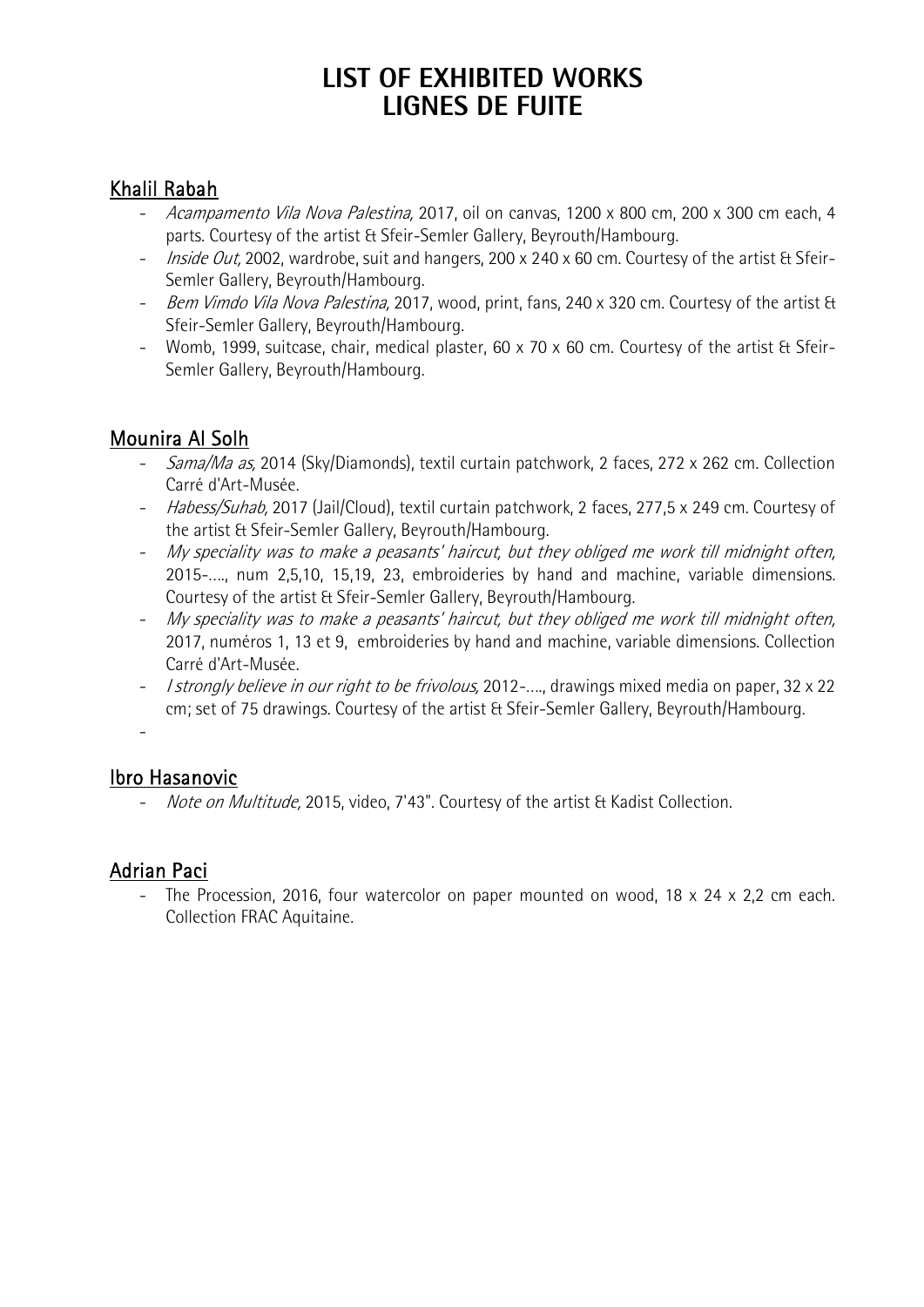# **PRACTICAL INFORMATIONS**

Open from Tuesday to Sunday included from 10 AM to 6PM.

Carré d'Art–Musée d'art contemporain. Place de la Maison Carrée. 30000 Nîmes Tel.: 04 66 76 35 70 - Email : info@carreartmusee.com. Website : www.carreartmusee.com

# Admission Fees

Entrance to temporary exhibition + permanent collection + Project Room: full fee: 8€; reduced fee\*: 6€ Entrance to permanent collection + Project Room: full fee: 5€; reduced fee\*: 3€

1st Sunday of the month

temporary exhibition only - full fee: 8€; reduced fee\*: 6€ / Permanent collection + Project Room: free

\* reduced fee\*: those eligible include groups of more than 20 people, people seeking employment, students (upon presentation of written proof), members of the association Amis des Musées de la Région Occitanie (Friends of

FREE ADMISSION (upon presentation of written proof): see http://carreartmusee.com/fr/infos-pratiques/

Guided Tours: Leaving from the reception hall of the Museum, level + 2

(fee, added to admission fee):  $3\epsilon$ <br>**Individuals**  $-$  Every Saturday and Sunday at 4:30 PM

**Individuals** - Every Saturday and Sunday at 4:30 PM - During school vacations, every day at 4:30 PM - The first Sunday of each month, guided tours at 3PM and 4:30 PM (included in the entrance fee)

Groups not affiliated with schools: By appointment only. Contact Sophie Gauthier (04 66 76 35 74)

# Atelier d'Expérimentation Plastique (Experimental Art Workshop):

*For children from 5 to 12 years of age, by appointment. Contact: Sophie Gauthier (04.66.76.35.74)*

**Individuals** (fee: 5 €) from 2PM to 4PM some Wednesdays and during holiday periods.

**Groups** : From Tuesday to Friday, by appointment. For rates see http://carreartmusee.com/fr/infos-pratiques/

# Collective Family Workshop

Open to all, free for old and young from 2PM to 4PM on November 7, December 5, 2018, January 2, February 6, 2019. Participation possible without prior registration, on the first floor of the Carré d'Art museum.

# Adult Workshops

(fee: 5 €) From 10AM to 1PM on November 17, 24, December 1, 2018, January 12, 19, 26, 2019. Registration required; classes meet at the atelier of the Carré d'Art museum. No minimum level of skill required.

## Centre de documentation en art contemporain, Level -1

From Tuesday to Friday, from 1PM to 5PM; in the morning by appointment Saturday from 10AM to 1PM and from 2PM to 5PM. 04 66 76 35 88 - documentation@carreartmusee.com Online catalogue: http://carreartmusee.centredoc.fr/opac/